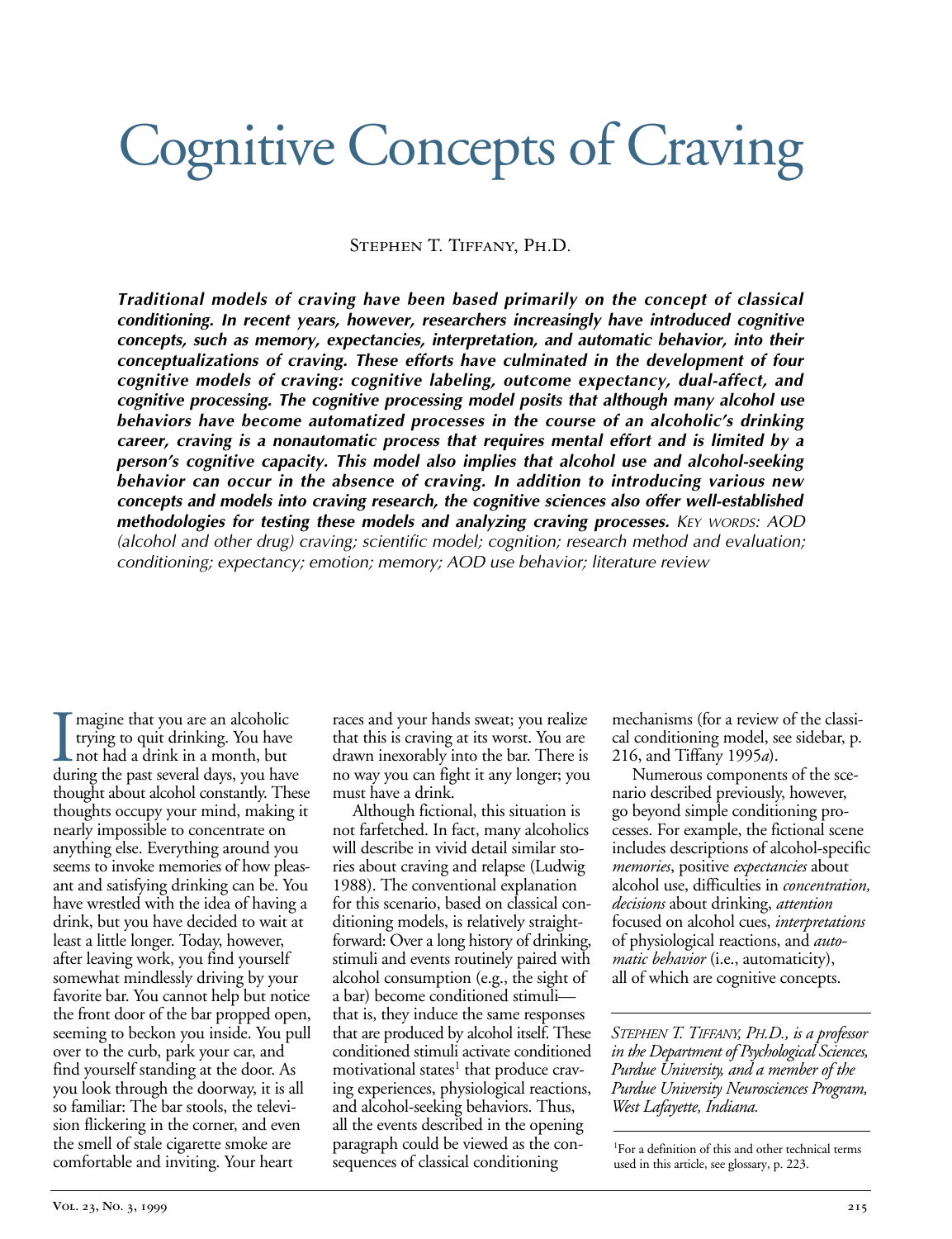Craving researchers increasingly apply these concepts in their attempts to understand the processes underlying craving.

What does the term "cognitive approach" mean when applied to craving or to other areas of research? Cognitive approaches investigate the processes that control mental functions, such as communication, learning, classification, knowledge representation, problemsolving, planning, remembering, and decisionmaking. To this end, cognitive science incorporates the contributions of several disciplines, including psychology, philosophy, linguistics, neurobiology, computer science, and engineering. Modern cognitive science generally describes the operation of mental functions in terms of information-processing systems—hypothesized mechanisms that control the acquisition and manipulation of information and translate that information into action.

During the past 25 years, even conventional conditioning models of craving often have invoked cognitive processes. For example, an influential craving theory presented by Ludwig and Wikler (1974) (see sidebar, below) hypothesized that exposure to withdrawal-related cues

led to a conditioned withdrawal syndrome, which the alcoholic, through cognitive processes, would experience as craving for alcohol. In another major conditioning model, Wise (1988) described craving as the memory of the positively reinforcing effects of alcohol and other drugs (AODs). Finally, Berridge and Robinson (1995) argued that conditioned drug motivational states were largely unconscious and resulted in conscious experiences of craving only through mechanisms of a process called cognitive interpretation. Although these influential theories all

# **Classical Conditioning and Drug Craving**



stimulus (e.g., food) that elicits a certain response is repeatedly paired with a neutral stimulus (e.g., the ringing of a bell), the neutral stimulus eventually becomes a conditioned stimulus that elicits the same response as the unconditioned stimulus.

Russian physiologist Ivan Pavlov (1849–1936) was the first researcher to study the learning procedure called classical conditioning. Pavlov and his coworkers discovered that animals could learn to display certain responses to stimuli that had been paired with other stimuli already eliciting those responses. For example, a dog salivates if food is placed in its mouth. In the terminology of classical conditioning, the food is called an unconditioned stimulus that reflexively elicits an unconditioned response (i.e., salivation) (see figure). If a neutral stimulus (e.g., the sound of a bell) is repeatedly presented at the same time as the unconditioned stimulus (i.e., the food), the neutral stimulus by itself eventually will elicit the same response (i.e., salivation). At that point, the neutral stimulus has become a conditioned stimulus that elicits a conditioned, or learned, response.

The concepts of classical conditioning have had a major impact on theories of alcohol and other drug (AOD) craving. Perhaps the most influential model of conditioned craving was developed by Wikler (1948), who hypothesized that stimuli paired repeatedly with AOD withdrawal could become conditioned stimuli that elicited conditioned withdrawal effects, which, in turn, would generate craving. Addicts experiencing craving would be motivated to seek out and use AODs to relieve the conditioned withdrawal effects. Although this model was originally developed to explain heroin addiction, researchers have also applied it to other drugs, including alcohol (e.g., Ludwig and Wikler 1974). With respect to alcohol craving, a drop in blood alcohol levels would be considered the unconditioned stimulus that activates the unconditioned response (i.e., alcohol withdrawal). Stimuli or situations reliably paired with a decline in blood alcohol levels would become conditioned stimuli. For example, an alcoholic might routinely experience withdrawal in a certain location (e.g., a therapist's office). After repeated withdrawal episodes (i.e., repeated pairings), seeing or being in this location would be sufficient to trigger conditioned withdrawal reactions and craving.

*—Stephen T. Tiffany*

#### *References*

LUDWIG, A.M., AND WIKLER, A. "Craving" and relapse to drink. *Quarterly Journal of Studies on Alcoholism* 35:108–130, 1974.

WIKLER, A. Recent progress in research on the neurophysiological basis of morphine addiction. *American Journal of Psychiatry* 105:329–338, 1948.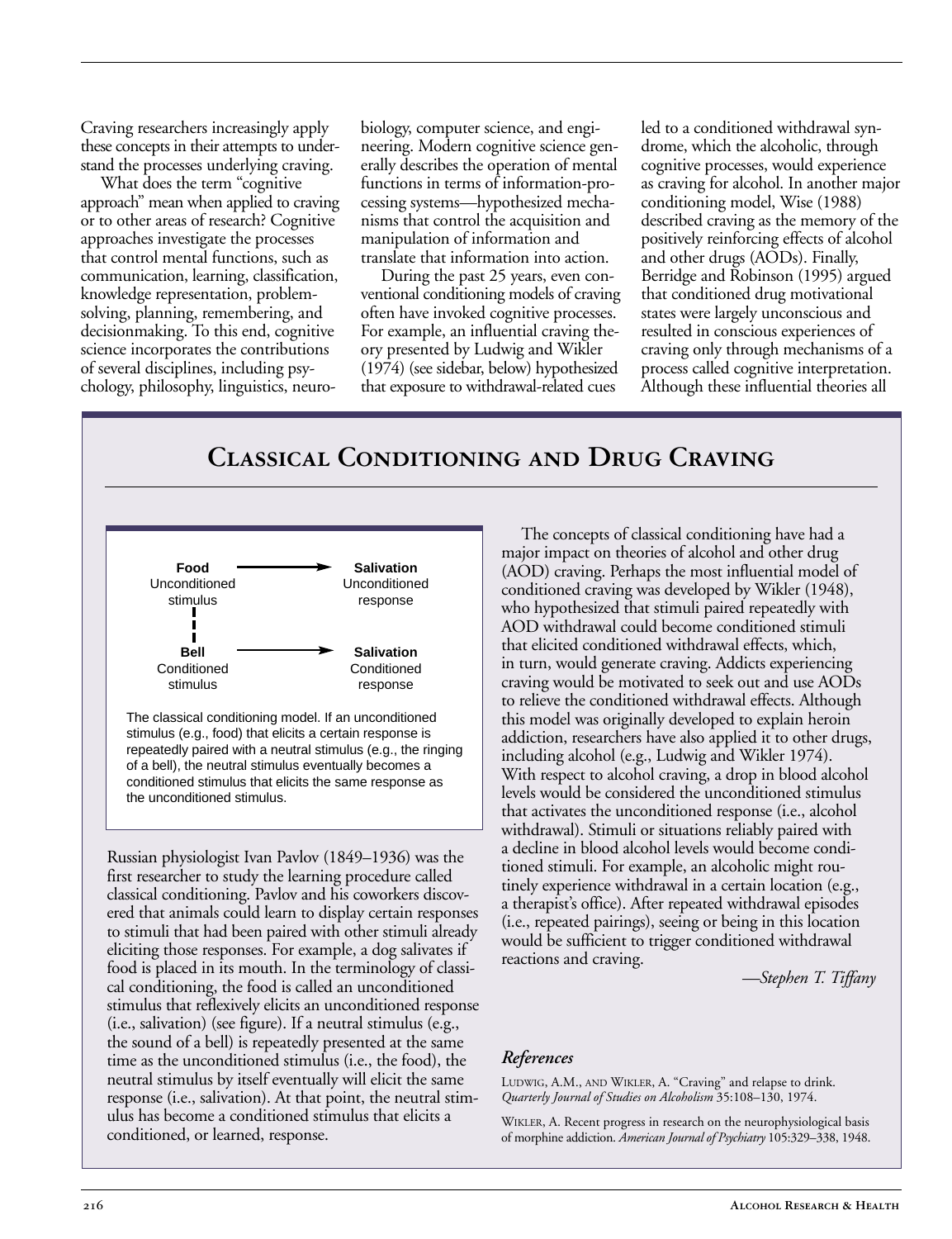cited cognitive processes as central to the development of craving, they did not elaborate on how those cognitive processes might operate.

Other more recent models describe the role of cognition in craving somewhat more specifically. This article reviews selected cognitive models of craving and discusses their implications for craving research and assessment. Although this review focuses on alcohol craving, neither cognition-based nor conditioningbased contemporary craving models are unique to alcoholism research. Consequently, this review also draws from craving research on other drugs.

#### **Cognition and Craving Research**

The increasing emphasis on cognition in craving research reflects the aftermath of the "cognitive revolution" that swept the social sciences, particularly psychology, in the 1970s. Since then, cognitive perspectives have dominated many of the major fields of psychological research. Even basic models of classical conditioning, which are frequently invoked in craving research, have increasingly incorporated cognitive perspectives (e.g., Rescorla 1988). For example, many modern theories of classical conditioning have adopted an information-processing perspective. This approach posits that the learning of an association between stimuli depends on the extent to which the occurrence of one stimulus provides information about the occurrence of the other stimulus.

When considering the impact of cognitive concepts on craving research, it is useful to distinguish between two types of cognitive theories: cognitivebehavioral models and the cognitive science paradigm. Cognitive-behavioral models (also called social learning models) emphasize such constructs as expectancies, attributions, imitation, and self-efficacy in the control of drinking behavior (e.g., Marlatt and Gordon 1985). These models, which draw heavily from the social and personality psychology of the 1960s and 1970s, are relatively well represented in studies of alcohol dependence. Conversely, the

cognitive science paradigm, which focuses on information processing, cognitive architectures, memory, and decisionmaking, is more clearly representative of contemporary cognitive psychology. Until recently, however, this paradigm did not substantially influence craving research.

Both the cognitive-behavioral and information-processing approaches to craving differ from the conventional conditioning perspectives in several ways. Most important, traditional conditioning models conceptualize craving as a somewhat biologically primal, homogeneous state that directly represents the fundamental motive for AOD use in the addict. Conversely, cognitive approaches consider craving the product of higher order mental functions. Thus, from the cognitive perspective, craving is not a primitive motivational state but a complex, multidimensional process that reflects how AOD-relevant information controls an addict's behavior. Furthermore, cognitive models contend that craving processes can be measured in ways not envisioned by traditional conceptualizations of craving. (For more information on cognition-based approaches to measuring craving, see the section "Craving and Cognitive Methodology," p. 222.)

These two perspectives on craving (i.e., cognitive-behavioral and information processing) also have somewhat different implications for the development of interventions to prevent or treat craving. For example, if, as suggested by the conventional view, craving is a biologically primal state, it makes sense to seek biological treatments (e.g., pharmacological therapy) that directly target this motivational state. Conversely, if craving arises from the operation of dynamic, multidimensional information-processing systems, attempts to reduce craving might be most successful if they target the cognitive processes regulating craving.

#### **Cognitive Models of Craving**

Many researchers have speculated that cognition plays an important role in generating craving. To date, however, only four detailed cognitive models of

craving exist (see table, p. 218). These include two cognitive-behavioral models—the cognitive labeling model and the outcome expectancy model—and two cognitive science models—the dualaffect model and the cognitive processing model. Each model offers distinct examples of how various cognitive concepts may help explain craving and may therefore complement each other. The four models differ considerably in the extent to which they utilize contemporary cognitive science theories. Indeed, one approach—the cognitive labeling model—uses concepts that are no longer widely accepted in the cognitive sciences. Nevertheless, this model is included here because it still is invoked occasionally when researchers speculate about the cognitive features of craving.

## *The Cognitive Labeling Model*

One problem associated with conventional conditioning models is explaining how conditioned responses are translated into craving experiences. For example, assume that an alcoholic presented with the sight of his or her favorite bar responds to the situation with a racing heart and sweaty palms. How can these supposed conditioned autonomic responses generate craving? Some craving theorists have suggested that conditioned responses are converted, in some unspecified way, into experiences of craving (e.g., Poulos et al. 1981). Other researchers have hypothesized that craving experiences arise from some form of cognitive interpretation of conditioned reactions (e.g., Ludwig and Wikler 1974; Melchior and Tabakoff 1984). This latter hypothesis has resulted in the formulation of the cognitive labeling model.

The cognitive labeling model of craving is a variant of Schachter and Singer's (1962) cognition-arousal theory of emotion. According to that theory, an emotional experience results from the interaction between physiological arousal and a cognitive interpretation of the arousal. The interpretation provides an emotional label that determines the quality (e.g., pleasant or unpleasant) of the emotional state. The intensity of that emotion is determined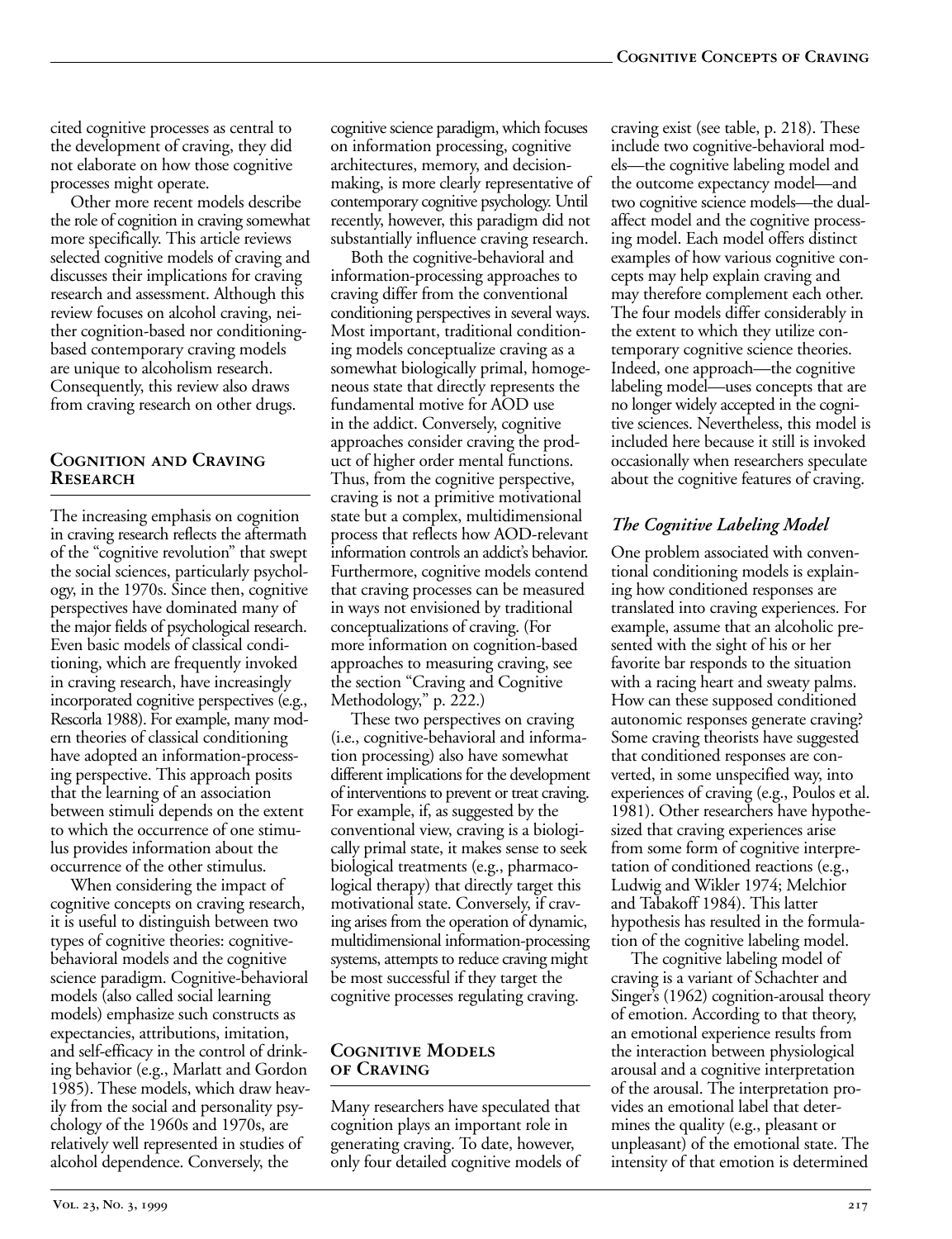by the extent of the arousal (i.e., the greater the arousal, the more intense is the emotion). As applied to craving, this model implies that alcohol cues (e.g., the sight of a bar) can generate conditioned physiological arousal (e.g., a racing heart). In addition, the cues activate mental processes (e.g., memories of previous drinking occasions) that identify the situation as a setting for drinking. As a result of this cognitive response, the alcoholic interprets the physiological reactions as craving (i.e., provides the reactions with the label "craving"). Stated simply, the alcoholic thinks, "I feel aroused and I am in a situation in which I usually drink alcohol. Therefore, this feeling must be craving."2

Many researchers have speculated that labeling may be crucial to craving experiences (for a review, see Tiffany 1995*b*), although no one has generated a fully developed cognition-arousal theory of craving. At best, cognitive labeling explanations of craving are only loose approximations of Schachter and Singer's (1962) original theory. Furthermore, these explanations ignore subse-

2 Some emotion theorists have hypothesized that such thought processes probably occur unconsciously in the everyday experience of emotion.

quent important modifications of that theory (e.g., London and Nisbett 1974), which have replaced the model's somewhat vague concept of labeling with a more precise proposal—that the experience of emotion requires causal beliefs or attributions to connect emotional cognitions with arousal.

Any attempt to generate a fully articulated cognition-arousal model of craving, however, may be of little relevance for two reasons. First, the cognitionarousal theory of emotion is generally no longer considered an accepted model of emotional processing (Reisenzein 1983), because research findings have not supported this theory. Second, data from the craving literature suggest that the cognition-arousal model cannot adequately explain all aspects of craving. For example, according to this model, the intensity of craving should be determined by the magnitude of the physiological reaction generated by AOD-related stimuli. In other words, the stronger the physiological reaction to drinking cues is, the stronger the craving generated should be. In general, however, no significant correlations exist between the extent of cueelicited physiological reactions and the extent of cue-elicited craving (Tiffany 1990).

### *The Outcome Expectancy Model*

This cognitive model contends that environmental cues can trigger powerful expectations about alcohol's effects and that those expectations will profoundly influence the alcoholic's behavior. The expectancies have two essential components: an informational component and a motivational component. The informational component represents specific beliefs about alcohol's various effects. For example, Marlatt (1985) proposed that alcohol-paired stimuli presented to an alcoholic may generate an expectation or anticipation that alcohol use may produce pleasure, relaxation, or relief from withdrawal. The motivational component of expectancies reflects the desire for experiencing the positive outcome of alcohol consumption. It is as though the alcoholic were thinking, "When I see my friends drinking, I think about how much I enjoy the effects of alcohol, and I want to experience those effects."

The outcome expectancy model also distinguishes between "craving" and "urges." According to this definition, craving is the desire for positive outcomes. This desire triggers urges—that is, the intent to engage in alcohol use. This intent, in turn, precipitates drinking. Thus, craving by itself may not be

| <b>Cognitive Models of Craving and Their Major Characteristics</b> |                                                                                                                                                                                                                                                                                                                                                                                                                            |
|--------------------------------------------------------------------|----------------------------------------------------------------------------------------------------------------------------------------------------------------------------------------------------------------------------------------------------------------------------------------------------------------------------------------------------------------------------------------------------------------------------|
| <b>Model</b>                                                       | <b>Major Characteristics</b>                                                                                                                                                                                                                                                                                                                                                                                               |
| Cognitive labeling model                                           | Craving is an emotion generated after exposure to alcohol-related cues that lead to both physical<br>arousal and a cognitive response identifying the arousal as craving; the extent of craving depends<br>on the extent of the arousal.                                                                                                                                                                                   |
| Outcome expectancy model                                           | Craving is generated after exposure to environmental alcohol-related cues that trigger positive<br>expectations about alcohol's effects.                                                                                                                                                                                                                                                                                   |
| Dual-affect model                                                  | Craving can be generated by both negative emotional systems (e.g., negative emotional states,<br>aversive events, and withdrawal) and positive emotional systems (e.g., positive emotional states<br>and consumption of small alcohol doses). Positive- and negative-affect craving are mutually<br>exclusive; the extent of craving depends on the extent to which positive- or negative-affect systems<br>are activated. |
| Cognitive processing model                                         | Craving represents a nonautomatic cognitive process that is activated when the execution of<br>automatized drinking behavior is voluntarily or involuntarily blocked. Craving-inducing situations<br>require cognitive processing and mental efforts and may thereby interfere with other cognitively<br>demanding tasks. Craving is not required for either alcohol seeking or alcohol use.                               |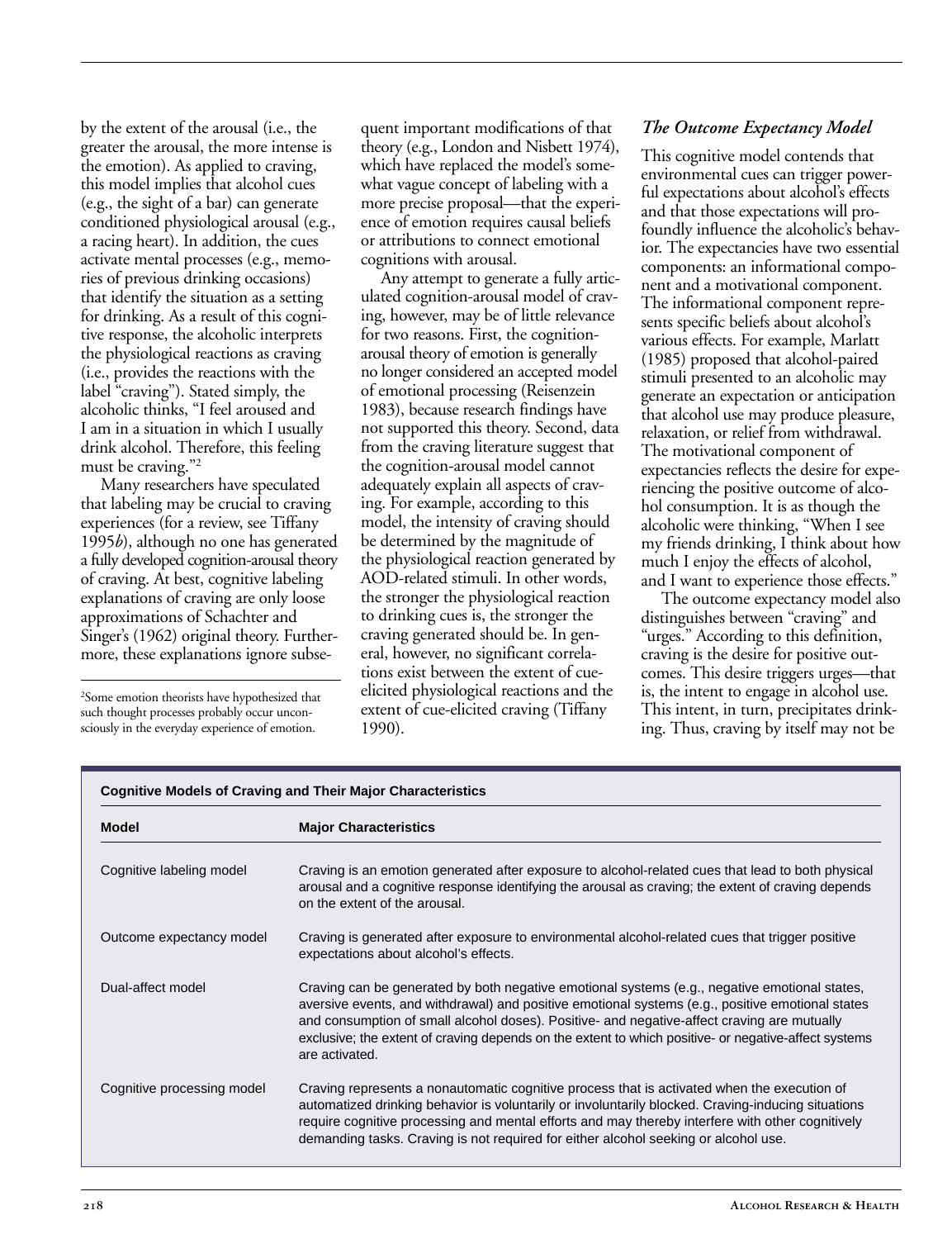sufficient for causing alcohol consumption, because a person can desire alcohol without intending to drink.

Since Marlatt's (1985) development of the original outcome expectancy model, researchers have further elaborated on the cognitive aspects of this theory (e.g., Goldman and Rather 1993). For example, these researchers use several contemporary concepts of memory and information processing to describe the mental processes that control alcohol expectancies. These reformulations have not, however, specifically addressed the craving aspects of Marlatt's original theory.3 Thus, expectancy research generally has focused on the beliefs that people have about alcohol's effects and on the associations of those beliefs with drinking behavior. Few studies have examined the relationship between craving and situation-specific outcome expectancies.

In Marlatt's theory, positive outcome expectancies about alcohol should be more readily triggered in some settings than in others. Thus, certain situations that are routinely associated with alcohol consumption, such as being in a bar setting, would be much more likely to activate positive outcome expectancies about the effects of alcohol than, for example, being in church. Furthermore, researchers have not investigated specifically the proposed distinction between craving and urges (Tiffany 1995*b*).

If the outcome expectancy model is correct in assuming that expectancies control alcohol consumption, then a correlation should exist between the extent of the expectancies and the extent of alcohol intake. Indeed, several studies have demonstrated that expectancies about alcohol's effects tend to correlate significantly with general and situationspecific alcohol consumption levels (Goldman and Rather 1993).

Cooney and colleagues (1987) conducted a study in which they exposed

both alcoholics and nonalcoholics to drinking cues and subsequently measured the respondents' changes in outcome expectancies and craving. The study found some evidence that cue exposure enhanced craving and increased expectancies of positive outcomes in both subject groups. However, the expectancy effects were not found consistently across all measures, and some aspects of the findings could even be interpreted as being inconsistent with the expectancy model (see Tiffany 1995*b*). Nevertheless, to date, too little research exists on expectancies and craving for AODs to allow meaningful conclusions about the validity of the outcome expectancy model.

## *The Dual-Affect Model*

Baker and colleagues (1987) proposed that craving is controlled by complex emotion-processing systems that influence physiological responses, self-reports of craving and emotion, and drug-seeking behavior. The researchers posited that craving can reflect the operation of both negative and positive emotion, or affect, systems.

Negative-affect craving can be triggered by a negative emotional response or feeling (e.g., depression or anger), aversive events (e.g., having to give a presentation to a group of strangers), AOD withdrawal, cues paired with previous withdrawal episodes, and information that the drug is not available. When activated, the negativeaffect system induces craving experiences, drug-seeking behavior, negative affect, and physiological reactions that mimic withdrawal.

Conversely, positive-affect craving is associated with positive emotions and with pleasurable or positively reinforcing AOD effects. This craving system is activated by positive emotional states, a small AOD dose, cues paired with AOD use, and information that the drug is available. Activation of this system induces craving, drug-seeking behavior, positive affect, and physiological responses that mimic the stimulating AOD effects.

An important feature of the dualaffect model is that both positive- and negative-affect craving systems are

thought to be mutually inhibitory that is, stimulation of one system would suppress activation of the other system. Consequently, the model assumes that a person cannot experience both positive- and negative-affect craving simultaneously.

According to the dual-affect model, craving systems are structured at a cognitive level into propositional networks—memory networks that store information on the stimuli that trigger the craving system, AOD-related responses, and the meaning or interpretation of stimuli and responses. A given network is activated when environmental stimuli match the stimulus information stored in that network.

The extent of the activation (and, consequently, craving) depends on the extent to which multiple cues match the triggering stimuli stored in the propositional network. For example, an alcoholic in a positive, celebratory mood may experience some alcohol craving. The same alcoholic also may experience craving when presented with the opportunity to consume an alcoholic beverage. The intensity of the craving, however, may differ in each situation. Furthermore, the person's craving will be considerably stronger if he or she is in a positive mood and is given the opportunity to drink.

The activation level of a network also determines the consistency of the various responses generated by that network. That is, as a network becomes more fully engaged, stronger correlations should exist between the extent of self-reported craving and the extent of drug-seeking behavior. Finally, the dual-affect model predicts that partial activation of a propositional network should lower the threshold for further activation of that network. For example, an alcoholic in a celebratory mood (i.e., whose craving system is partially activated) should respond more strongly to the presentation of alcohol cues than would an alcoholic in a neutral mood (i.e., whose craving system is not activated).

Unlike other cognitive models of craving, the dual-affect model has been developed sufficiently to allow researchers to generate and test fairly

<sup>3</sup> Indeed, in their elaboration of expectancy theory, Goldman and Rather (1993) have adopted the position suggested by Tiffany (1990) that the motivational control of alcohol use in the highly practiced alcoholic may be automatized and not reflected in reports of craving (also see section "The Cognitive Processing Model," p. 220).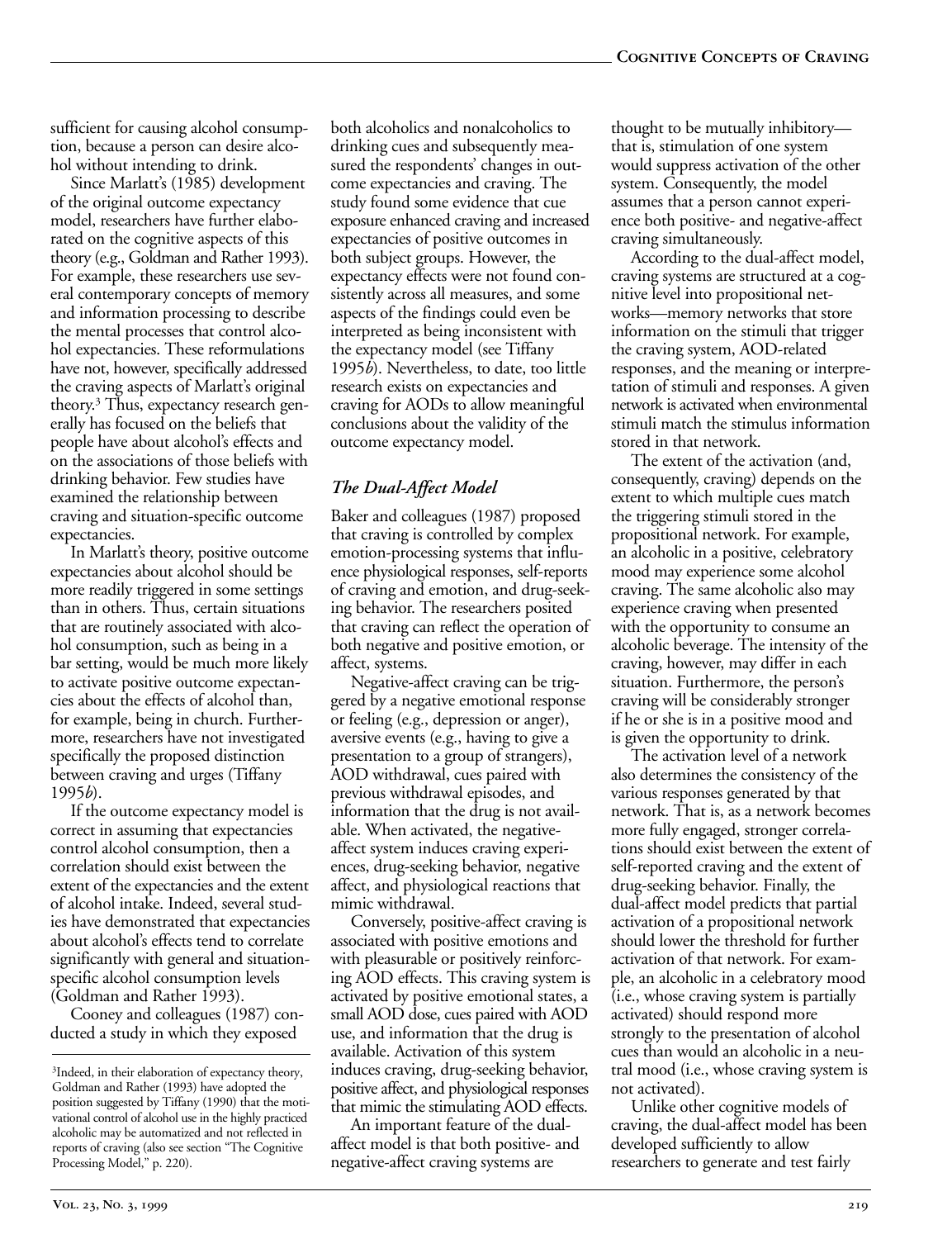precise predictions. For example, the model predicts that negative affect and stress should trigger craving more effectively in drug-deprived than in non-drugdeprived addicts. Furthermore, the model proposes that positive- and negative-affect craving cannot be activated simultaneously. These propositions can readily be tested. Moreover, investigators can easily assess predictions on whether partial activation of one network lowers the threshold at which the person responds to other relevant stimuli.

Several studies have provided partial evidence for some of the model's predictions. For example, Zinser and colleagues (1992) found that negative affect correlated with craving levels in smokers undergoing nicotine withdrawal but not in continuing smokers. Certain other predictions, however, have not been well supported (Tiffany 1995*b*). Most important, only limited evidence suggests that positive- and negative-affect craving are mutually exclusive (Maude-Griffin and Tiffany 1996; Tiffany and Drobes 1991). In addition, research with cigarette smokers has not yielded any evidence that deprived smokers are specifically sensitized to smoking cues (Maude-Griffin and Tiffany 1996; Drobes and Tiffany 1997). The available evidence therefore suggests that craving networks may not be organized as described by the dual-affect model. Most of those studies, however, have been conducted with cigarette smokers. Almost no research has applied the model specifically to alcohol craving.

#### *The Cognitive Processing Model*

The models previously described assume that craving and AOD use are tightly coupled—in other words, that craving is at the motivational core of AOD use in the addict. Conversely, the cognitive processing model of AOD use and craving proposes that the regulation of AOD use in experienced addicts can function independently of the processes that control craving (Tiffany 1990). According to the cognitive processing model, addictive AOD use is regulated by what cognitive psychologists refer to as automatic processes, whereas craving represents the operation of nonautomatic processes.

What is an automatic process? Many activities are controlled by cognitive processes that operate quickly and effortlessly and require little focused attention. For example, people generally eat, groom, dress, walk, drive, talk, and read while paying little or no attention to exactly how they perform these functions. In fact, many daily activities have become so automatic that people may have difficulty remembering what their performance was like when they first acquired those skills. In contrast, when learning a new skill, its execution requires considerable effort and focused attention. With practice, however, performance improves, and what once was a demanding and clumsy activity becomes effortless and highly coordinated. According to cognitive psychologists, this kind of transformation marks the transition from nonautomatic to automatic functioning (Shiffrin and Schneider 1977).

The cognitive processing model of craving proposes that over a long history of drinking, many of the actions involved in acquiring and consuming alcohol become automatized for alcoholics (see figure below). For example, following years of drinking at a particular bar every day after work, an alcoholic may unthinkingly walk into the bar even though he or she has resolved to quit drinking. Consequently, the actions of a highly practiced addict, during both regular use and relapse, may be viewed not as a consequence of craving but as an example of the behaviors exhibited during the execution of any automatized skill (Tiffany and Carter 1998). As with any activity that is performed repeatedly, alcohol consumption by an alcoholic can be seen as readily triggered by certain stimuli—stereotyped, effortless, difficult to control, and regulated largely outside of awareness. Ludwig (1988, p. 92) provided an excellent description of automatic drinking:



The cognitive processing model. In an alcoholic who is not trying to quit drinking, alcohol use is controlled by automatic cognitive processes. Under these circumstances, "stimulus triggers" activate automatic processes that result in automatized drug use, and craving plays no role in the control of drinking. When the automatized alcoholuse sequences (e.g., driving to a favorite bar, entering, sitting down at the bar, and ordering a drink) are blocked by an environmental obstacle (e.g., the bar is closed), the alcoholic must activate nonautomatic processes to cope with that problem. These nonautomatic processes generate craving for alcohol.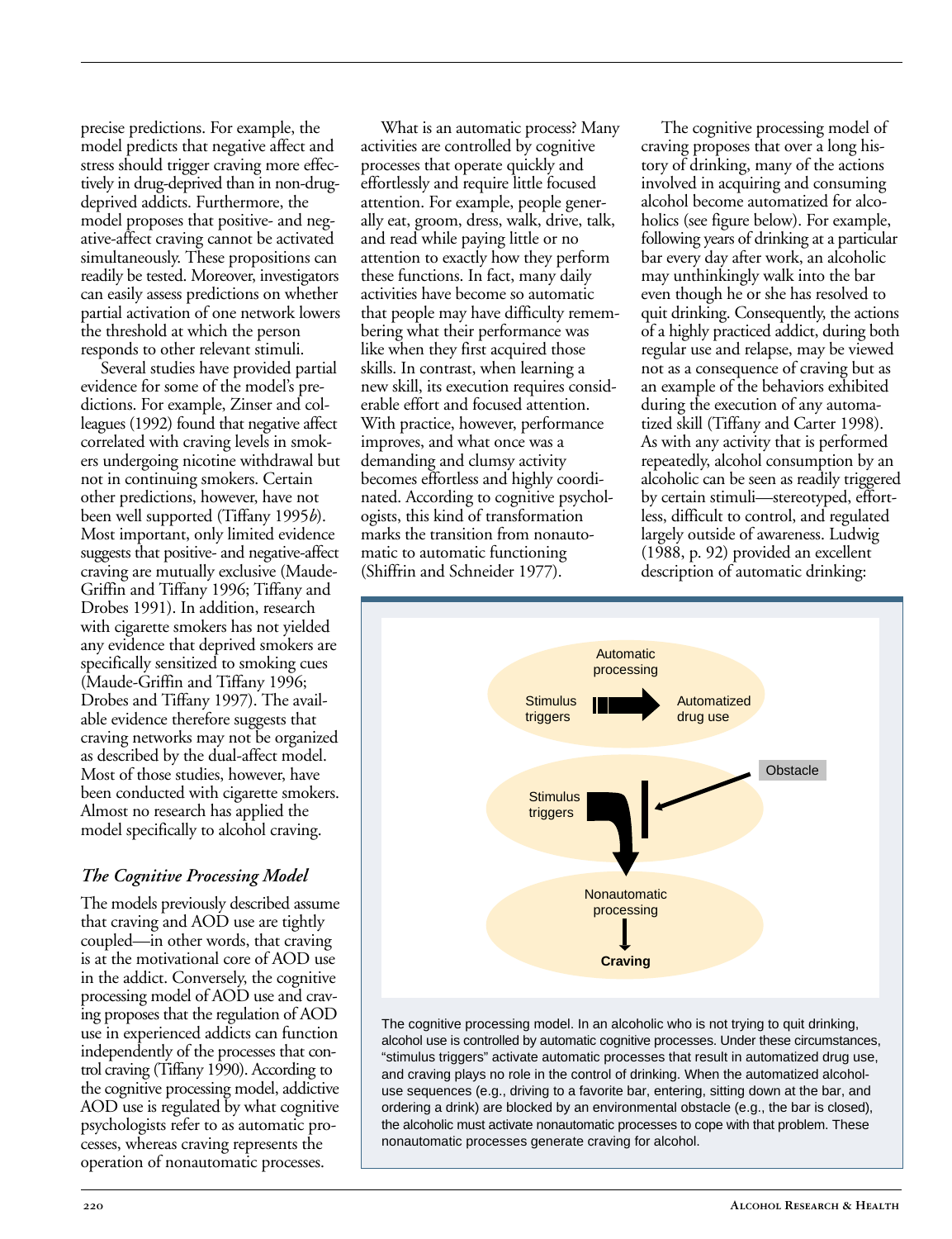"Others essentially think instinctively, short circuiting both imagery and cognitions, and are inclined to act without knowing why. When alcohol becomes readily available, they drink before they think.'

In contrast to automatic processing, nonautomatic processing can be characterized as slow, flexible, intention dependent, requiring cognitive effort, and restricted by limited cognitive capacity. Nonautomatic processes occur under three kinds of circumstances: (1) when a person first learns a skill, (2) when a highly automatized sequence is activated but some environmental obstacle blocks the completion of that sequence, and (3) when a person wants to prevent the execution of activated automatized sequences (Shiffrin and Schneider 1977). The cognitive processing model hypothesizes that craving represents nonautomatic processes that are activated simultaneously with automatized AOD use sequences. The nonautomatic processes are activated either to overcome obstacles to successfully completing automatized AOD use or to prevent the execution of an automatized sequence. These two situations generate, respectively, the craving observed in alcoholics who are not attempting to quit drinking and the craving observed in alcoholics who are attempting abstinence.

The first scenario is exemplified by the alcoholic who goes to his or her favorite bar and discovers that it is closed for remodeling. Resolution of this unexpected inconvenience requires nonautomatic processes, causing changes in overt behavior, craving and emotional distress, and physiological responses. For example, the alcoholic will take action to overcome the obstacle (e.g., drive to another bar). In addition, the alcoholic will express desire for alcohol, intentions to find and consume alcohol, and frustration and anger at being thwarted in his or her attempt to drink. The alcoholic also will likely display physiological responses (e.g., changes in heart rate or sweat gland activity) that reflect either the physical or cognitive demands of the craving situation.

The second scenario represents the situation confronting alcoholics who are trying to quit drinking. Every day

they are faced with cues and situations that trigger portions of their automatic drinking behaviors; consequently, they must exert considerable mental effort to keep themselves from drinking. The constant battles with craving may leave the abstinent alcoholic mentally exhausted and unable to cope effectively with the cognitive demands of everyday life. The cognitive effort associated with abstinence may be sustainable as long as no additional problems arise (e.g., in the workplace or in relationships with family and friends). In stressful, challenging situations (e.g., when faced with a tight deadline at work), however, the abstinent alcoholic may find it easier to succumb to alcohol craving and take a drink rather than struggle with both craving and work-related pressure.

Overt behavior, self-reports of craving and emotional distress, and autonomic physiological responses are typical reactions that result from the activation of craving processes. The cognitive processing model, however, proposes that craving may influence a fourth category of responses not typically addressed in craving studies—that is, responses to the cognitive demands of craving.

According to the model, a cravinginducing situation presents a problem that demands a solution. Furthermore, the model posits that solving this problem requires nonautomatic cognitive processes that function at the expense of other activities that also necessitate nonautomatic processing. Because nonautomatic processes involve mental effort that exhausts limited cognitive resources, the alcoholic trying to solve craving-associated problems will have little mental capacity left for coping with other cognitively demanding situations. Thus, the nonautomatic cognitive demands of craving processes can account for the disruptive impact of craving on daily functioning.

The cognitive processing model allows for several explicit predictions about the cognitive organization of craving and AOD use, the behavioral manifestations of craving, and the role of automatic and nonautomatic processes in relapse. Many of these predictions have not yet been evaluated systematically; however, various studies

have strongly supported the core assumption of this model—that craving is not necessary for drug seeking or AOD use (Tiffany 1990, Tiffany and Carter 1998; Tiffany and Conklin in press). Neither studies of craving and alcohol consumption in the laboratory nor studies of craving and relapse in the real world have provided strong evidence that craving is directly responsible for alcohol use in alcoholics (Tiffany and Conklin in press*)*. For example, the alcohol amounts consumed by alcoholics in laboratory studies are only weakly correlated with the alcoholics' descriptions of craving. Moreover, studies of relapse episodes indicate that addicts rarely identify craving as a major direct trigger for resuming AOD use (Tiffany and Carter 1998).

Numerous studies also have supported the cognitive processing model's prediction that craving activation should disrupt cognitive functioning (Sayette in press). For example, Sayette and colleagues (1994) exposed people receiving inpatient alcoholism treatment to both alcohol-related cues (e.g., a glass of their favorite alcoholic beverage) and neutral cues (e.g., a glass of water). During cue exposure, the subjects were asked to press a button whenever they heard a brief sound, and their reaction times were recorded. The study found that reaction times were slower in the presence of alcohol-related cues than in the presence of neutral cues, suggesting that the alcoholics' ability to perform the button-pressing task was disrupted by the cognitive processing triggered by the alcohol cues. These findings support the cognitive processing model's hypothesis that craving is cognitively disruptive and therefore exerts a toll on other cognitively demanding tasks.

Beyond their implications for the cognitive processing model, this and similar studies demonstrate how the cognitively intrusive and disruptive features of craving—features that addicts so often complain about—can be studied under controlled laboratory conditions. More generally, the studies illustrate the usefulness of measures and methods derived from cognitive sciences for investigating craving processes. These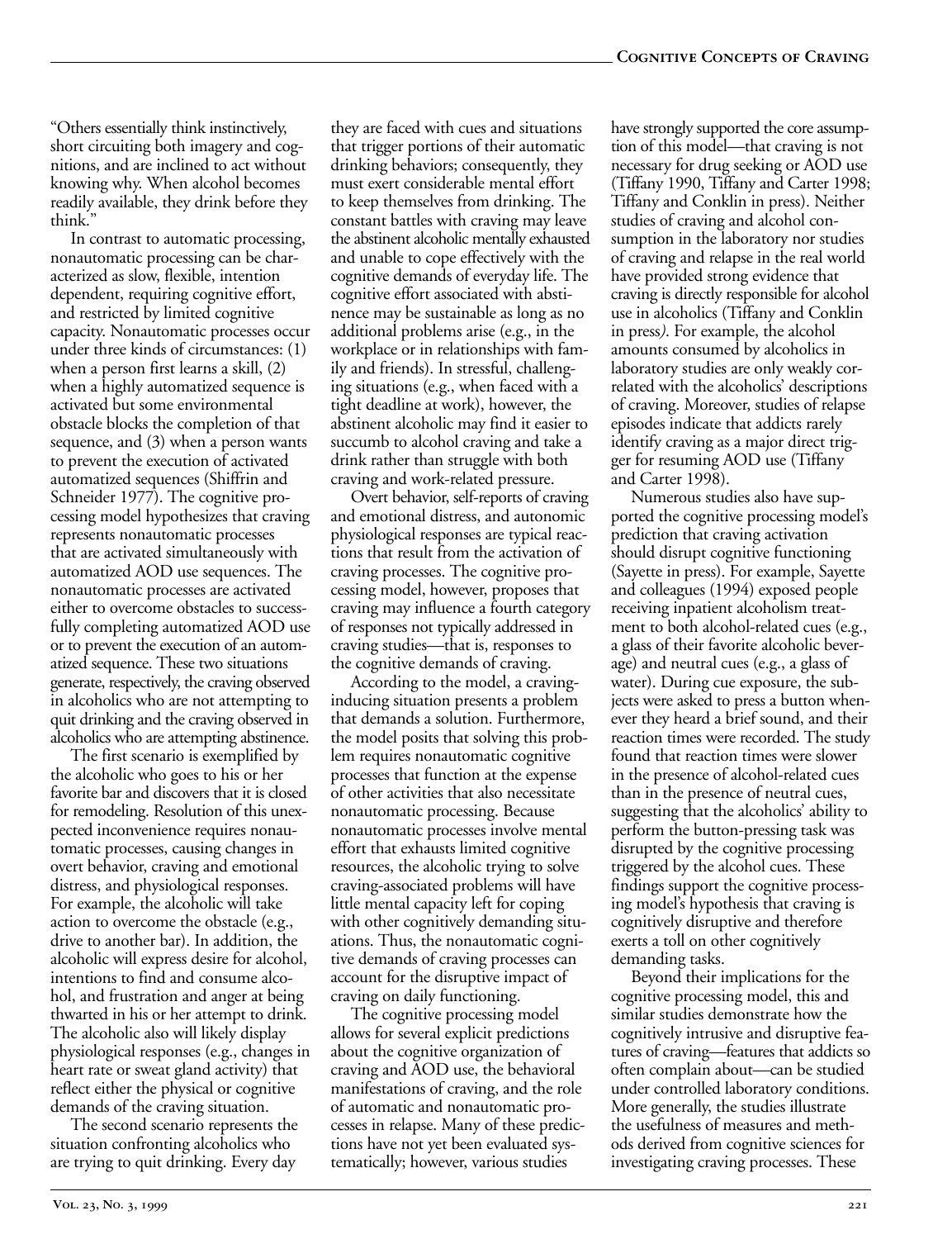methods are discussed more fully in the following section.

#### **Craving and Cognitive Methodology**

The cognitive sciences bring not only a fresh perspective to the conceptualization of craving but also a variety of well-established procedures and measures for studying craving processes. This cognitive methodology has considerable potential for enriching the traditional assessment approaches generally used in craving studies. Most laboratory studies of craving expose addicts to AODrelated cues and then measure selfreported craving; autonomic reactions (e.g., heart rate); and, occasionally, AOD seeking or use. In those studies, alcoholics confronted with alcohol-related cues typically exhibit increases in selfreported craving, heart rate, sweat gland activity, and salivation (Carter and Tiffany in press; Tiffany et al. in press). Thus, those studies demonstrate (for alcohol as well as for other drugs) that both nonautomatic processes, such as craving, and autonomic reactions can be manipulated in the laboratory (Carter and Tiffany in press). Nevertheless, such analyses are unlikely to reveal much about the dynamics of the psychological mechanisms that regulate craving.

Cognitive scientists have developed highly sophisticated tasks and measures to dissect the operation of complex cognitive processes. One technique, the dual-task procedure, has been used in several investigations into the cognitive demands of craving (Tiffany 1990) and is a well-established approach for investigating the extent to which the processing demands of one task interfere with performance of a second task (Sayette in press). In craving research, the primary task is a procedure designed to activate the nonautomatic processes that generate craving. For example, smokers might be asked to imagine a situation in which they have a strong desire to smoke (Cepeda-Benito and Tiffany 1996). The secondary, or probe, task generally is a simple reaction-time task in which subjects are asked, for example, to generate a response (e.g., press a button)

whenever they perceive a probe stimulus (e.g., hear a tone). The investigator then measures the subject's reaction time in response to the stimulus. Slowed reaction times during craving are assumed to reflect the processing demands of the craving task. This approach allows for the quantification of the old adage that it is hard to do two things at once, particularly if one of the things (i.e., coping with craving) is especially difficult.

As noted earlier in this article, many studies have demonstrated that craving induction can disrupt performance of a secondary task. These studies also suggest, however, that reaction-time measures and craving reports may not be controlled entirely by the same underlying psychological processes. For example, some analyses determined only weak or even statistically insignificant correlations between slowed reaction times and craving levels (e.g., Cepeda-Benito and Tiffany 1996). This observation is similar to the finding that craving levels do not correlate strongly with physiological responses or measures of AOD use. The weak relationships among selfreported craving, cognitive measures, physiological reactions, and assessments of AOD use underscore the growing recognition among craving researchers that responses elicited in craving situations reflect the combined effects of multiple psychological processes.

Although initial studies of craving and cognitive processing have yielded promising results, these studies represent only a small part of the potential of cognitive technology for revealing the complexities of craving processes (Sayette in press). Thus, the studies have produced additional questions that remain unanswered, including which aspect of craving disrupts processing or depletes cognitive resources. Several potential explanations exist for this observation, including the following:

- AOD-related stimuli may be so "attention grabbing" that they prevent addicts from focusing on a secondary task.
- AOD-related cues may induce some degree of general arousal, thereby

interfering with the addict's ability to complete the secondary task.

- AOD-related cues may conjure up upsetting memories about alcohol, and those negative recollections may reduce the addict's motivation to perform.
- Craving may prime motor systems organized to seek and use drugs, and the activation of those systems may conflict with the motor demands of the button-pressing task.
- Craving may reflect a problemsolving activity that exhausts resources that might otherwise be devoted to responding quickly on the secondary task.

Cognitive science offers many refined techniques for identifying the source(s) of disruption in dual-task procedures (e.g., Wickens 1984). For example, craving researchers can use secondary tasks that vary systematically along several critical dimensions (e.g., motor demands, cognitive complexity, and ease of detecting the probe stimulus). Cognitive scientists have repeatedly used systematic manipulations of these dimensions to analyze the processing demands of cognitive tasks. The results of similarly designed craving studies could offer fascinating insights into the cognitive dynamics of craving processes. Moreover, such research could provide a model of how the conceptual and methodological contributions of cognitive sciences could be exploited to discover how alcoholics and other addicts process information about AODs.

In addition to providing techniques for assessing cognitive aspects of craving, cognitive sciences offer immense potential for craving research, because modern theories of cognitive processing often are so well developed that they can be used to generate mathematical or computer models of mental functioning. Such models offer a level of predictive precision and testability that cannot be achieved with less formally developed theories. To date, theories of craving or of addictive behavior in general have not been developed suf-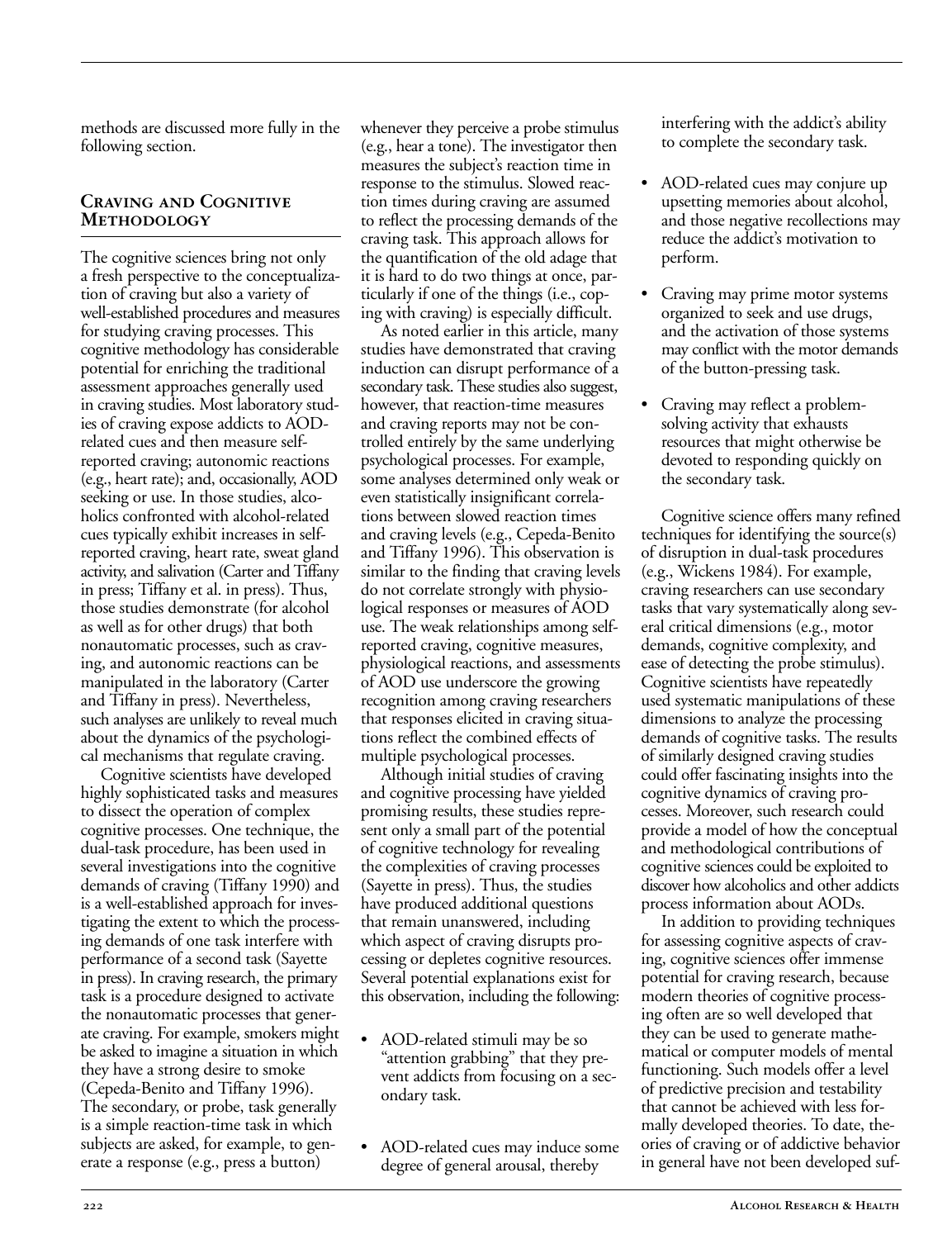# **GLOSSARY**

**Attributions:** Inferences on the causes and effects of behavior.

- **Autonomic responses:** Physiological responses that are controlled by the autonomic nervous system (e.g., heart rate, blood pressure, and sweat gland activity). These responses are not under conscious control.
- **Conditioned withdrawal syndrome:** The experience of physiological symptoms (e.g., sweating, tremors, and anxiety) of withdrawal from alcohol and other drugs that is not caused by the actual withholding of the drug but by stimuli that have been associated with previous withdrawal episodes.
- **Expectancies:** Expectations regarding the effects of a behavior or a drug.
- **Motivational state:** A psychological state that initiates or modifies a certain behavior (e.g., seeking and consuming alcohol or other drugs).

Paradigm: A set of related theories or models.

**Positively reinforcing effects:** The effects of a drug (e.g., alcohol) that increase the probability that a person will attempt to consume more of that drug.

ficiently to allow for the generation of formal mathematical or computer models. The cognitive sciences, however, offer a standard of theorizing that if fully adopted by craving researchers, would represent a quantum leap in the scientific study of craving processes.

#### **Cognition and the Future of Craving Research**

The cognitive models discussed in this article offer perspectives on craving processes that differ markedly from conventional, conditioning-based concepts of craving. In some cases, such as the cognitive labeling hypothesis, the models merely place a cognitive spin on basic conditioning approaches. Conversely, some theories, such as the cognitive processing model, depart radically from traditional assumptions about the organization and function of craving processes. Despite their differences, however, cognitive approaches share common themes. Most important, these approaches posit that craving arises from the operation of information-processing systems. In other words, these models view craving not merely as a primitive drive state but as the product of higher order cognitive functions.

Cognitive models offer researchers the opportunity to study craving processes with measures that extend far beyond the standard inventory of variables suggested by conventional craving theories. For example, studies of attributions, outcome expectancies, intentions, memory organization, and performance-based indicators of mental functions likely will elucidate many of the mechanisms underlying craving. Although cognitive approaches to craving have considerable potential, they still have shortcomings. For example, many of the predictions generated by cognitive models have not been systematically evaluated. Moreover, some of the models are insufficiently developed or invoke constructs that no longer represent contemporary research and theory in the cognitive sciences.

Despite these problems, the presence of cognitive concepts, measures, and methods in craving research will almost inevitably increase. This assertion is based at least in part on the observation that the theories of the behavioral sciences in general increasingly incorporate cognitive dimensions. Indeed, the cognitive perspective has become the dominant paradigm in most behavioral sciences. Craving research has always tracked—albeit with some delay—major trends in the behavioral sciences. Beyond this "inevitability of history," however, cognitive approaches will be welcomed into studies of alcohol craving because of their potential for helping researchers disentangle complex craving data. For example, over the next few years, scientists will face entirely new types of results generated by brain imaging studies of craving. To understand the neurobiological correlates of craving identified by such studies and to identify the association between neurobiological features and the psy-

chological characteristics of craving, alcohol researchers almost certainly will need to apply state-of-the-art cognitive processing models and methods. ■

#### **References**

BAKER, T.B.; MORSE, E.; AND SHERMAN, J.E. The motivation to use drugs: A psychobiological analysis of urges. In: Rivers, P.C., ed. *The Nebraska Symposium on Motivation: Alcohol Use and Abuse*. Lincoln, NE: University of Nebraska Press, 1987. pp. 257–323.

BERRIDGE, K.C., AND ROBINSON, T.E. The mind of an addicted brain: Neural sensitization of wanting versus liking. *Current Directions in Psychological Science* 4:71–76, 1995.

CARTER, B.L., AND TIFFANY, S.T. Meta-analysis of cue-reactivity in addiction research. *Addiction*, in press.

CEPEDA-BENITO, A., AND TIFFANY, S.T. The use of a dual-task procedure for the assessment of cognitive effort associated with smoking urges. *Psychopharmacology* 127:155–163, 1996.

COONEY, N.L.; GILLESPIE, R.A.; BAKER, L.H.; AND KAPLAN, R.F. Cognitive changes after alcohol cue exposure. *Journal of Consulting and Clinical Psychology* 55:150–155, 1987.

DROBES, D.J., AND TIFFANY, S.T. Comparisons of smoking urges elicited through imagery and in vivo cue exposure. *Journal of Abnormal Psychology* 106: 15–25, 1997.

GOLDMAN, M.S., AND RATHER, B.C. Substance use disorders: Cognitive models and architecture. In: Dobson, K.S., and Kendall, P.C., eds. *Psychopathology and Cognition*. San Diego: Academic Press, 1993. pp. 245–292.

LONDON, H., AND NISBETT, R.E. Elements of Schachter's cognitive theory of emotional states. In: London, H., and Nisbett, R.E., eds. *Thought and Feeling*. Chicago: Aldine, 1974.

LUDWIG, A.M. *Understanding the Alcoholic's Mind: The Nature of Craving and How to Control It*. New York: Oxford University Press, 1988.